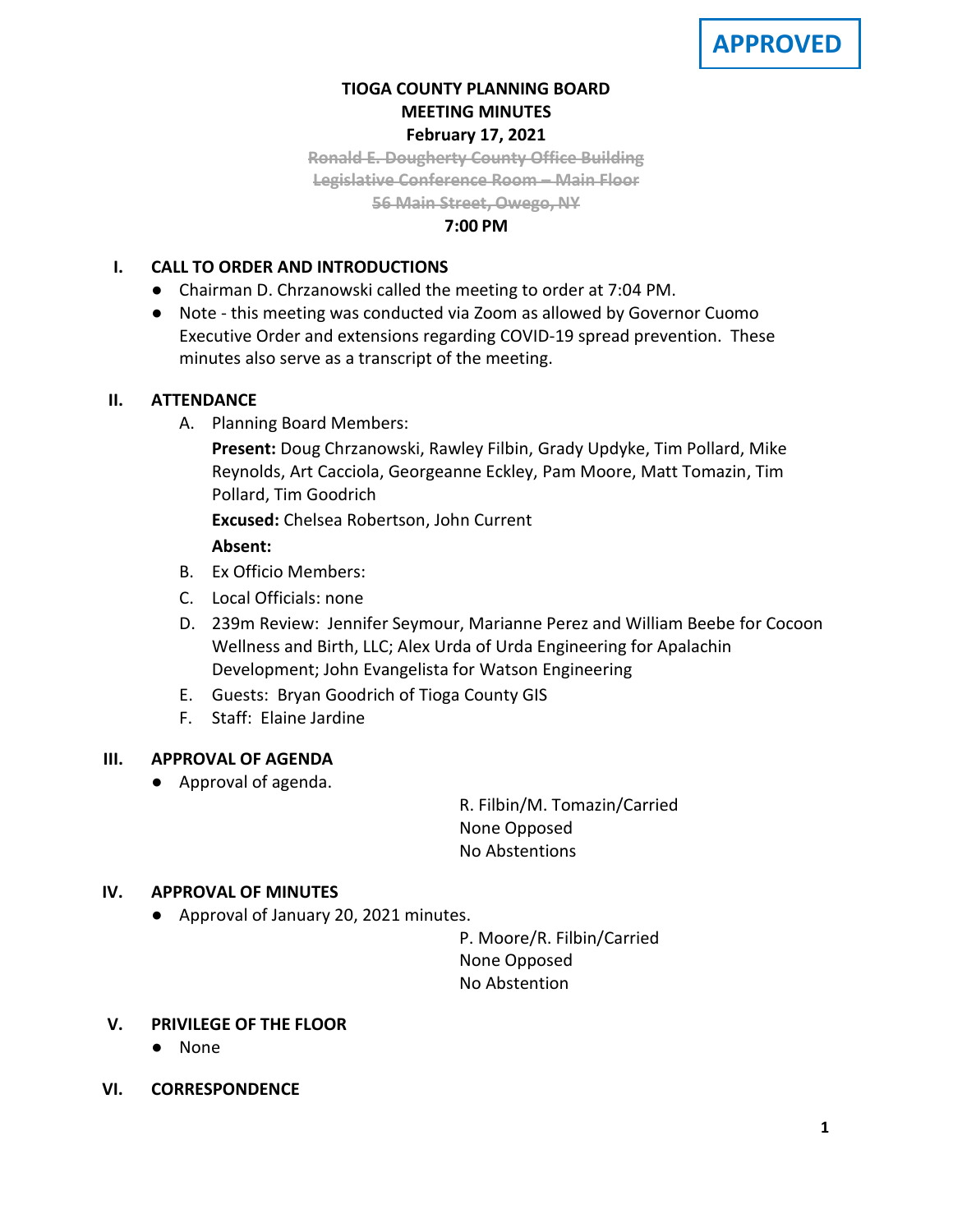● On file at the EDP Office

## **VII. NEW BUSINESS A. A. 239 Reviews**

# **1. County Case 2021-003: Village of Waverly, PUD Special Permit with Site Plan Review, Cocoon Wellness and Birth, LLC**

The applicant is requesting a PUD special permit with site plan approval to utilize this existing large two-story residential structure as a midwifery and healthcare practice. The birthing center will be housed in the west side of the building, while the clinic will be in the east side of the building. The clinic entrance will utilize the existing front door, while the birthing patients will access via a rear entrance with ADA ramp.

The practice will initially employee up to four positions, and ramp up as demand increases. Applicant predicts they will see 15 clients between two to three days per week when the practice first opens, as well birthing 200 babies per year. They estimate that office hours will eventually encompass Monday through Saturday between 8:00AM and 7:00PM. Midwives and labor nurses will be on-call in close travel distance, and will be on site only when meeting a patient at the facility or for birthing. Facilities of this size typically require  $10 - 12$  parking spaces, which are shown on the drawn site plan. A post sign is planned in the front lawn. Exterior lighting will consist of a few pedestrian-scale Victorian lampposts to illuminate walking paths and one motion-sensor flood light at the rear entrance. These exterior changes will be made with respect to the historic beauty and character of this spectacular building.

This proposal for a birthing center healthcare practice is a productive business and offers an alternative to conventional birthing facilities nearby. It is beneficial to the community and county that a small business will be established and maintain the tax base

Staff recommends approval of the PUD special permit with site plan review with the conditions that the Village of Waverly Planning Board modify the number of parking spaces required, that the applicant provide the Village Planning with specific signage plans that comply with the Village's zoning code for signs, and that the applicant comply with NYS DOT Region 9 Site Plan Review Committee's comments and requirements.

**Q. D. Chrzanowski:** The front post sign that you plan should meet Village zoning code requirements. **A. J. Seymour** – I am having a professional designer design the sign. **E. Jardine** commented that Jennifer should provide the Village Planning Board with a drawing of the front post sign indicating dimensions, as well as height from ground level. E. Jardine will add this to the review as a condition

**Motion to recommend approval of the PUD special permit with site plan review with the conditions noted: (\*Note – G. Eckley dropped from Zoom meeting, so her vote was not recorded)**

| T. Goodrich/T. Pollard/Carried |               |  |
|--------------------------------|---------------|--|
| Yes                            | 8             |  |
| Nο                             | ŋ             |  |
| <b>Abstention</b>              | 1 (R. Filbin) |  |

**2. County Case 2021-004: Town of Owego, Floodplain Development Special Use Permit, Apalachin Development**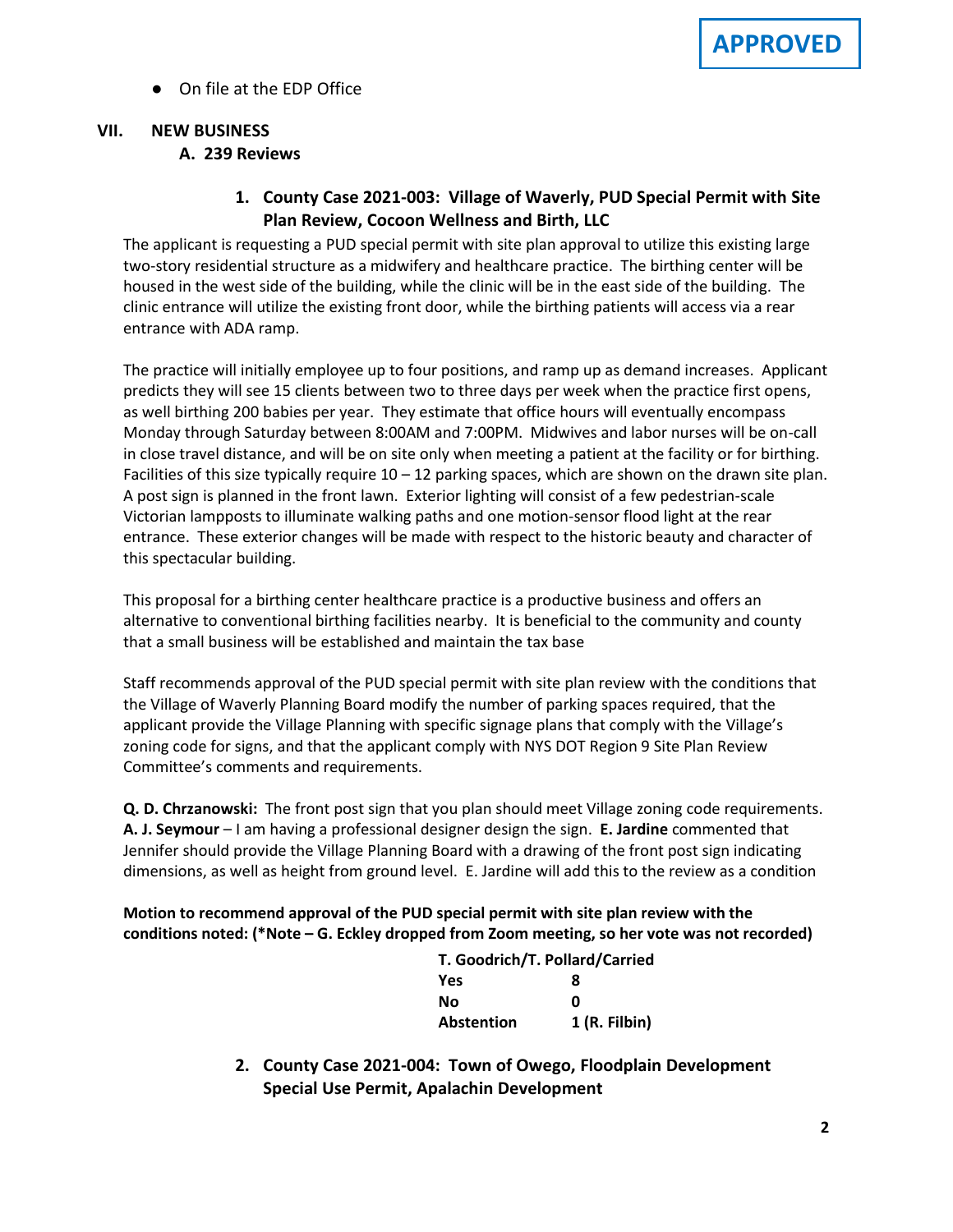The applicant is requesting a floodplain development special use permit to improve the grade to this currently vacant, approximately 9-acre site to meet the requirements of the Town of Owego's Flood Damage Prevention law, thereby making the site more marketable for future commercial development. Floodplain regulations require that the first "livable" floor is 2 feet above Base Flood Elevation. The attached FIRM panel shows that BFE is at 825 feet amsl. The applicant plans to use fill from the property to even the entire site to 827.5 feet amsl.

This property is located within an existing commercial area along two state routes, and it has been the intention that this property be developed commercially for over two decades. While development within FEMA's Special Flood Hazard Area is not an ideal situation, development should be evaluated on a case-by-case basis, and balanced with the economic well-being of the community. The elevation of this property will make future commercial development compliant with the Town's Flood Damage Prevention law, and should therefore eliminate any danger of structural damage during a future flood event, while increasing the tax base of the community.

Staff recommends approval of the floodplain special use permit with the condition that the applicant complies with NYS DOT Region 9 Site Plan Review Committee's provided comments and requirements.

**Q. D. Chrzanowski:** This site was already elevated, correct, so you will just be using the fill on site to evenly grade the property? **A. A. Urda** – The FIRM was changed with the 2012 version which raised the base flood elevation to 825 amsl. So the property owner wants to make the site compliant with an elevation at 2 feet above BFE and therefore be more marketable. **D. Chrzanowski** – Will there be fill to the back side or Main Street side of the property where there are houses? **A. A. Urda** – No, this project will involve only about 9 acres of the 10-acre site.

**Q. A. Cacciola:** So will there be additional fill brought in? **A. A. Urda** – Mostly just spreading the new fill mound around the parcel, but there may be need for more fill.

**Q. P. Moore:** So will there be new fill on the site or not? **A. A. Urda** – Yes, there will be more fill. **Q. P. Moore** – Was the new fill mound permitted? **A. A Urda** – No. **P. Moore** – Doug previously pointed out houses on the Main Street side of this property. If this site continues to be filled, those houses will be more impacted during a flood.

**Motion to recommend approval of the floodplain development special use permit: (\*Note – G. Eckley dropped from Zoom meeting, so her vote was not recorded)**

| T. Goodrich/R. Filbin/Not Carried |   |  |
|-----------------------------------|---|--|
| <b>Yes</b>                        | 5 |  |
| Nο                                | 4 |  |
| <b>Abstention</b>                 | n |  |

# **3. County Case 2021-005: Town of Owego, Special Use Permit, Watson Engineering**

The applicant is requesting a special use permit to add five 30'x50' storage units for public rental to the rear of his pending engineering business office located near the corner of State Route 434 and Forest Hill Road in Apalachin. Surface access to the storage units will be via a thick stone course driveway to and all around the storage units.

It is beneficial that local professional businesses stays in the local area to provide the local property tax and all other spin-off economic benefits resulting from young professionals staying in the area. This particular land has remained vacant for decades, so it is advantageous to see a low-intensity use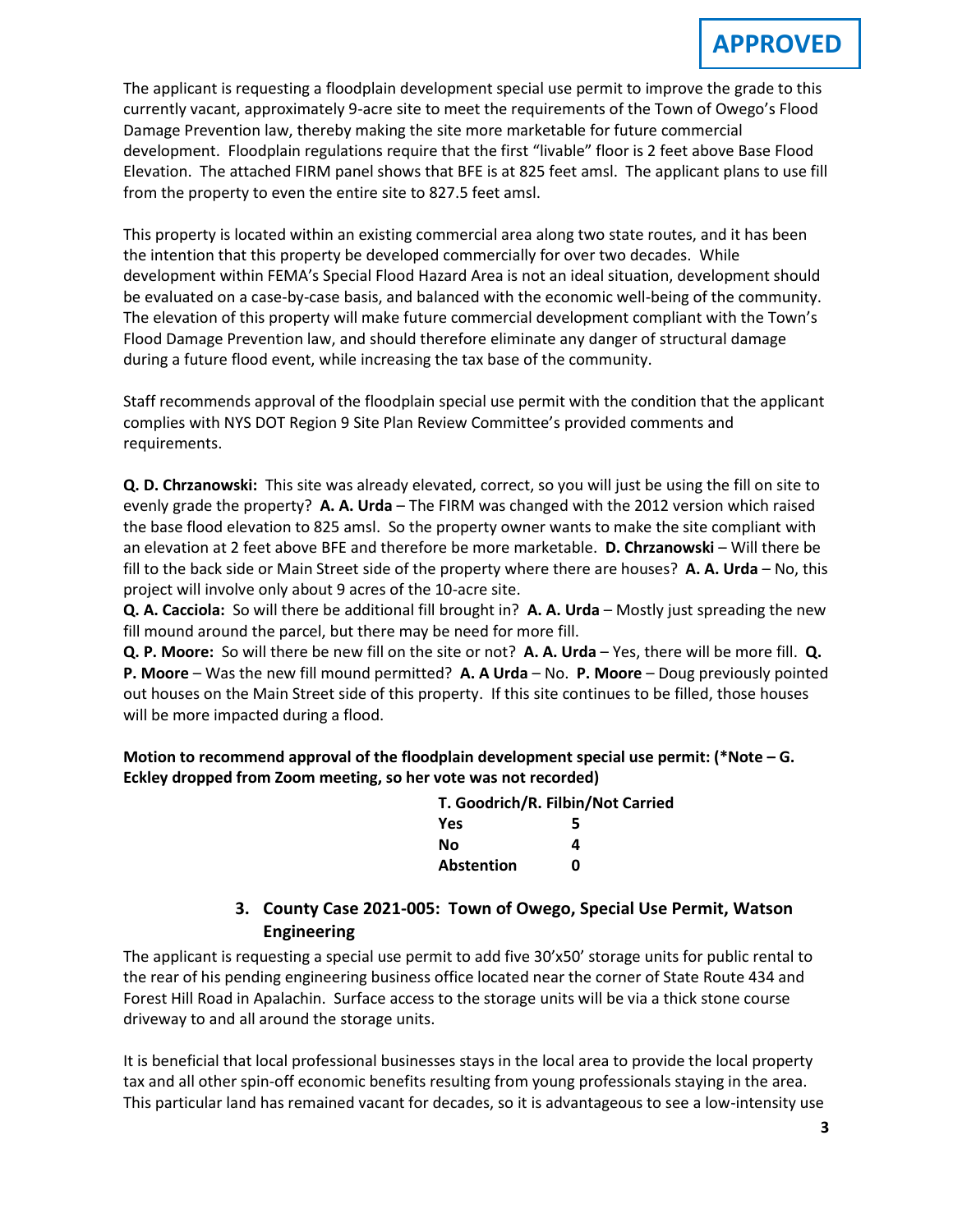and productive business locating there. The addition of the storage units will have little to no impact on the neighborhood.

Staff recommends approval of the special use permit with the condition that the applicant complies with NYS DOT Region 9 Site Plan Review Committee's provided comments and requirements.

**Q. T. Pollard:** I know there was a concern when this project came around previously for the office building. What was it? **A. D. Chrzanowski** – The current drainage pattern, that was created by the construction of State Route 17 in the 1960's, runs from the rear of the property to State Route 434 when there is a rain or storm event. That drainage pattern creates heavy stormwater runoff flow. The drainage pattern needs to be redesigned correctly to eliminate impacts to this property or to NYS Route 434. Mr. Watson said he had taken care of the drainage flow in the original site plan design, and this site plan does not show a change in design. I just wanted to emphasize again this potential problem.

**Q. T. Goodrich:** Does this stormwater runoff affect the nearby residential properties? **A. D. Chrzanowski** – No, as the drainage flows away from the properties and northward towards State Route 434.

**Q. M. Reynolds:** Are there plans to construct a fence in the rear of the property to provide a buffer from those residential homes? **A. J. Evangelista** – No, but there is a natural hedgerow there. **Q. M. Reynolds** – I am looking on Google Maps street view right now and it does not appear that those hedges will shield the view from the residences.

**Motion to recommend approval of the special use permit: (\*Note – G. Eckley joined back into the Zoom meeting so her vote was recorded)**

| R. Filbin/T. Goodrich/ Carried |    |  |
|--------------------------------|----|--|
| <b>Yes</b>                     | 10 |  |
| Nο                             | n  |  |
| Abstention                     | n  |  |

# **B. B. Election of 2021 Officers**

E. Jardine reminded the Board members of the current officers – Doug Chrzanowski is Chair, Tim Pollard is Vice Chair, and Pam Moore is Secretary. D. Chrzanowski called for nominations for all three officer positions. T. Goodrich nominated the current slate of officers for 2021.

**Motion to for the Secretary to offer the one slate of nominations and approve:**

G. Eckley/A. Cacciola/Carried None Opposed No Abstentions

### **VIII. REPORTS**

# **A. A. Local Bits and Pieces**

- **1. Town of Candor** (A. Cacciola)
	- Village EMS is still working with the Candor Town Board to fund the paid positions gap. E. Jardine mentioned that Congressman Tom Reed has sent the EDP Office a funding opportunity for this. She said she would forward that email to Art.
- **2. Town of Tioga** (D. Chrzanowski)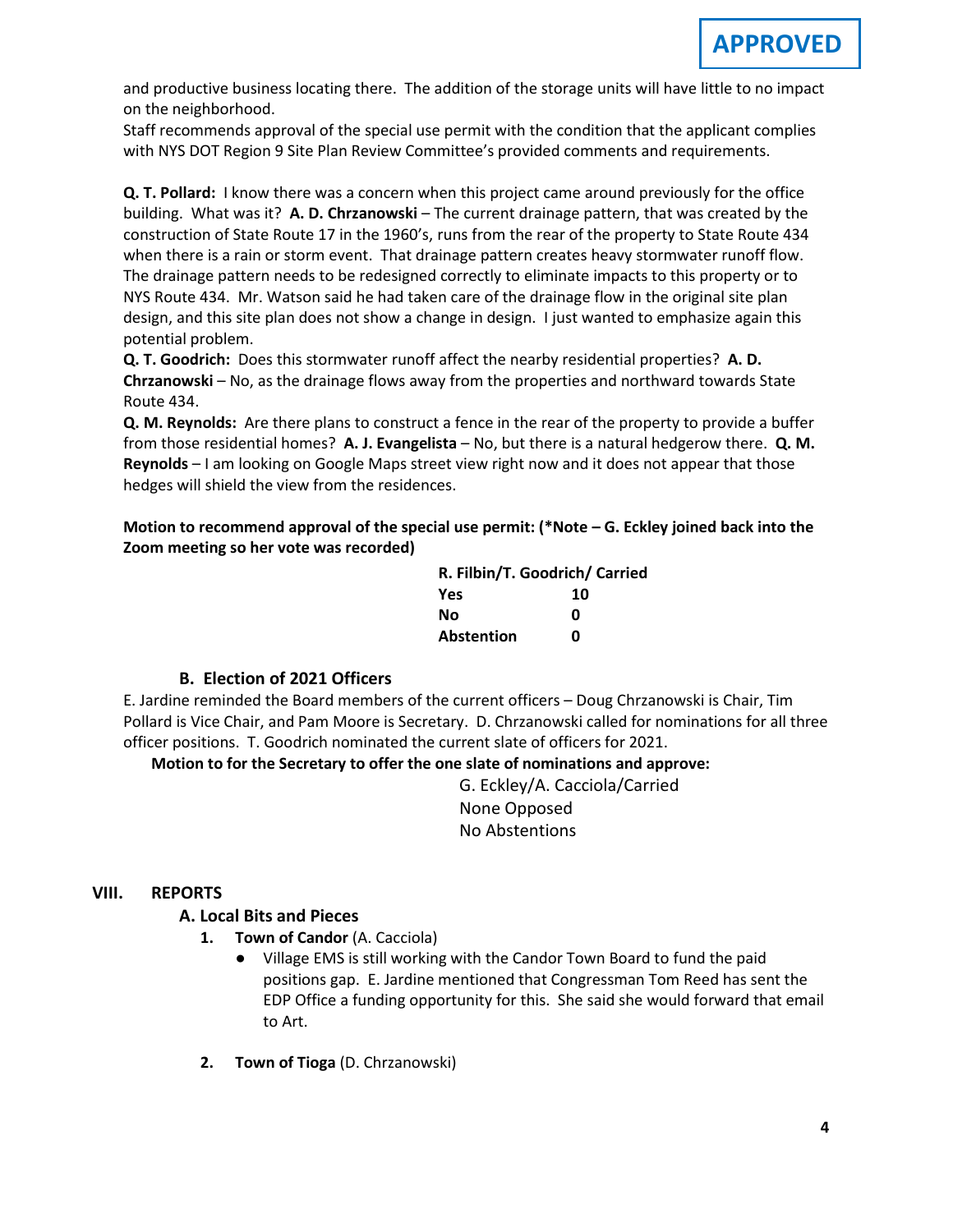- The Town Planning Board will be referring another solar project to the TCPB in a couple months; this one is located on an appropriate gray or underutilized and probably contaminated site.
- **3. Town/Village of Spencer** (T. Goodrich)
	- Inquired about how the Village should address an incoming site plan review for a veterinary office. E. Jardine stated her advice would be that the Board of Trustees should repeal the Site Plan Review law at this time, since there has not been a functioning Planning Board for a while now to address these cases, and the future for a Village planning board is not optimistic. He inquired about the Village Board of Trustees acting as a default. E. Jardine said this is not legal unless the Site Plan Review law is effective and has specifically designated the Board of Trustees as the authorized body, as is the case in the Village of Newark Valley. Otherwise, there is no "default" body. She emphasized to confirm this with Irene Graven the Village Attorney.
- **4. Town of Berkshire** (T. Pollard)
	- Revisions on Site Plan Review law are almost complete. This should come before the County Planning Board in March.
- **5. Village of Newark Valley** (M. Reynolds)
	- Board of Trustees approved the Seal Right, Inc. site plan review.
	- Submitted the Comprehensive Plan Update, based on information from Frank Como to the Board of Trustees for their consideration. When the Board of Trustees has reviewed the document and determined it is ready for local approvals, this will also come before the County Planning Board for recommendation.

# **6. Town of Newark Valley** (M. Tomazin)

- The Town of Newark Valley is also in discussions with a developer for a potential solar project.
- **7. Town of Barton** (G. Updyke)
	- No report.
- **8. Town of Owego** (J. Current)
	- Not in attendance.
- **9. Town of Nichols** (P. Moore)
	- No report.
- **10. Village of Waverly** (R. Filbin)
	- E. Jardine stated that the Village Planning Board is going through a process to prioritize short term actions contained in the recently completed Comprehensive Plan Update. She is waiting on input from the Mayor and Attorney to finalize. Priorities are clustered around Downtown Improvements and Sidewalk Improvements.
- **11. Village of Owego** (G. Eckley)